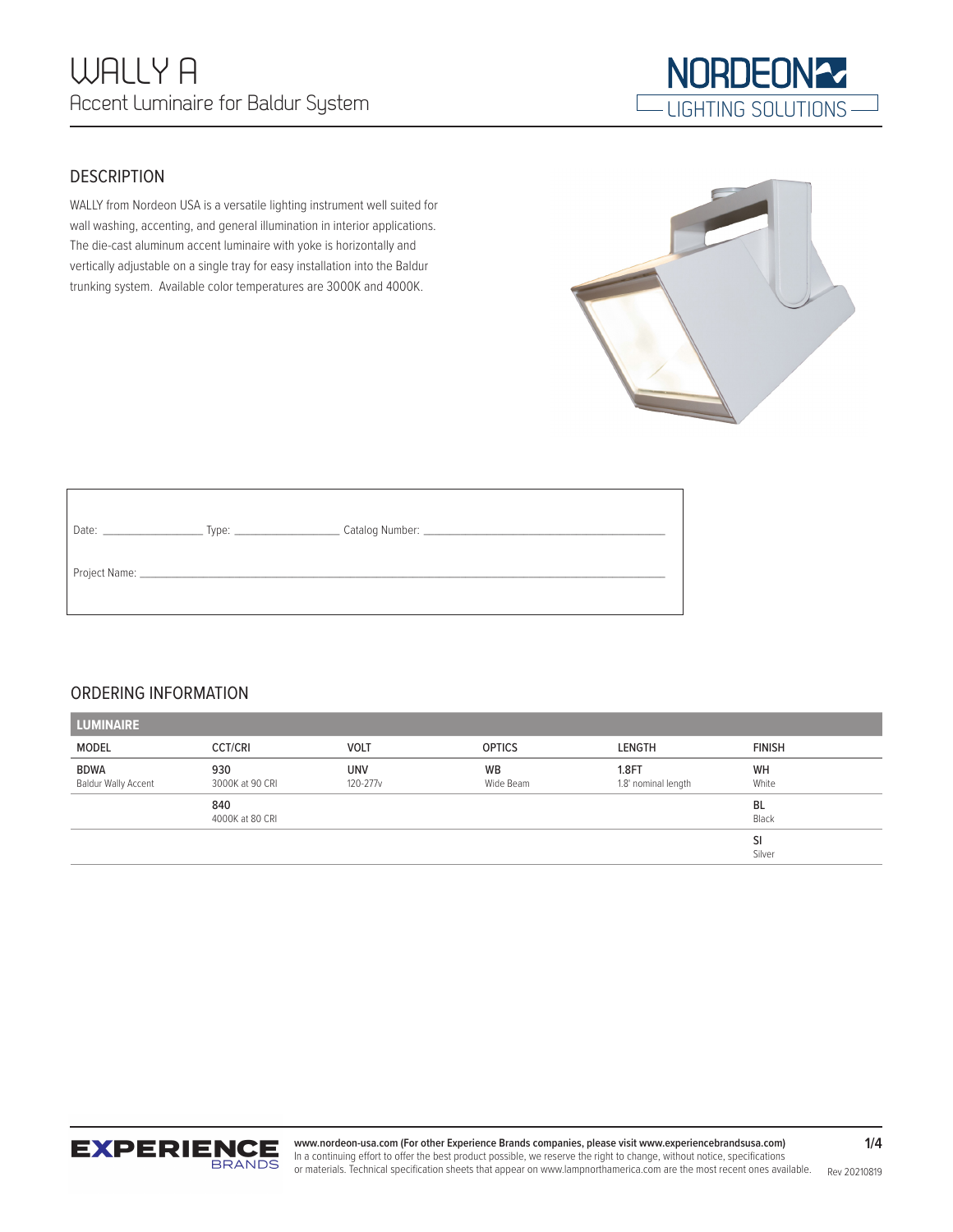

## PRODUCT SPECIFICATIONS

| <b>HOUSING</b>               | Die Cast Aluminum Housing                                           |
|------------------------------|---------------------------------------------------------------------|
| <b>POWER CONSUMPTION</b>     | 38 watts                                                            |
| <b>EFFICACY</b>              | Up to 120 lumens per watt                                           |
| <b>LUMEN MAINTENANCE</b>     | L80/B10: 50,000 hours                                               |
| <b>OPTICS</b>                | CoB LED with formed aluminum reflector and tempered glass lens      |
| <b>OPERATING TEMPERATURE</b> | -20°C to 30°C (-4°F to 86°F)                                        |
| <b>DRIVERS</b>               | Electronic Driver, 120-277V, 50/60Hz. Less Than 20% THD and PF>0.90 |
| <b>INGRESS PROTECTION</b>    | IP <sub>20</sub>                                                    |
| <b>CERTIFICATIONS</b>        | $\bigoplus_{\cup S}$                                                |
| <b>FINISH</b>                | White, Black, Silver                                                |
| <b>WARRANTY</b>              | 5-Year Warranty                                                     |

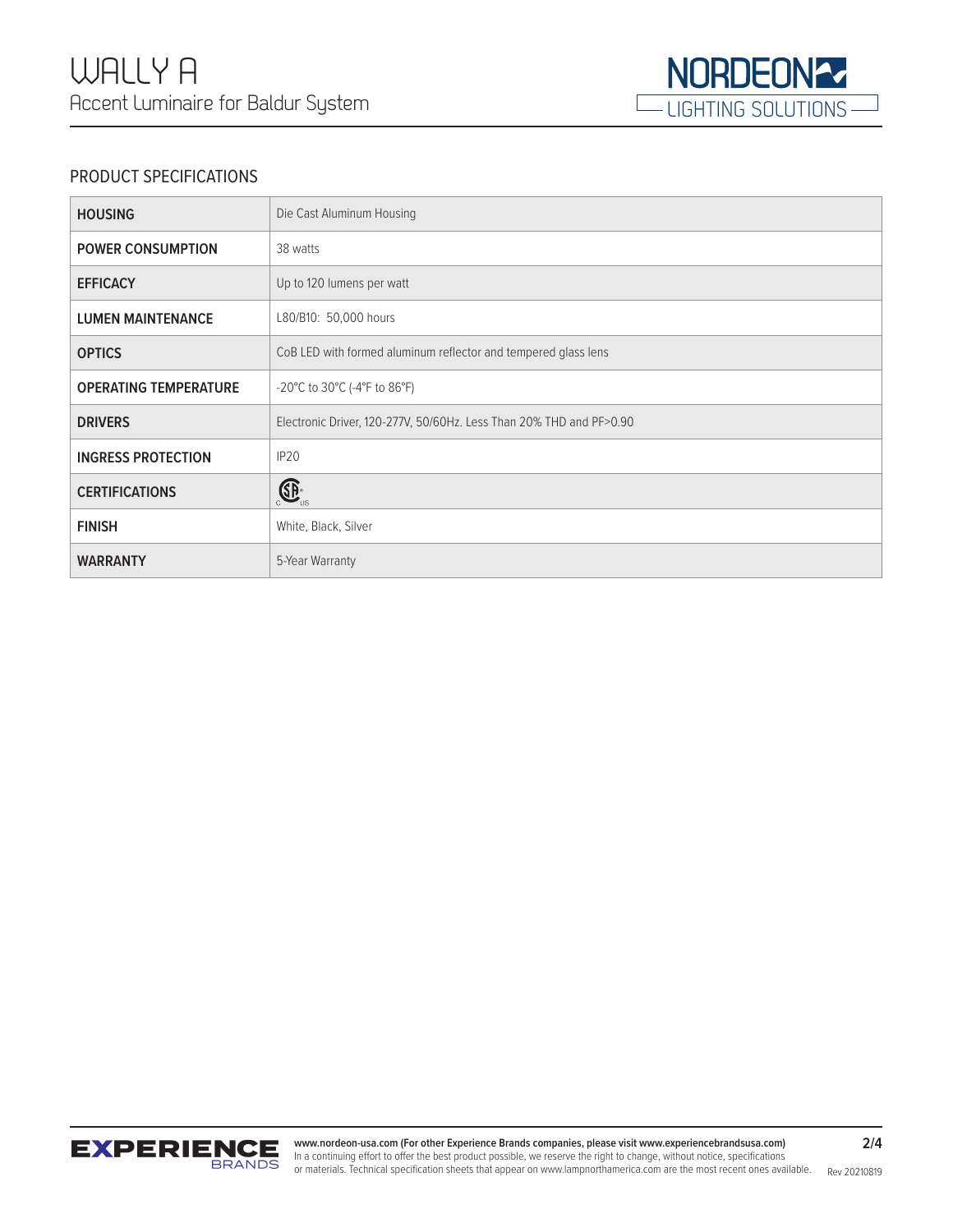

### PHOTOMETRICS – WALLY ACCENT LUMINAIRE

| <b>Color Temperature</b>    | 3000K        | 4000K        |
|-----------------------------|--------------|--------------|
| <b>CRI</b>                  | 90CRI        | 80CRI        |
| Delivered Lumens            | 4042 lumens  | 4574 lumens  |
| Maximum Candela             | 2977 cd      | 3369 cd      |
| Horizontal Beam Angle (50%) | $877^\circ$  | $877^\circ$  |
| Vertical Beam Angle (50%)   | $60.6^\circ$ | $60.6^\circ$ |

### 3000K 4000K





Maximum Candela = 3368.502 Located At Horizontal Angle = 0, Vertical Angle = 0<br>H - Horizontal Axial Candela<br>V - Vertical Axial Candela



or materials. Technical specification sheets that appear on www.lampnorthamerica.com are the most recent ones available. Rev 20210819 **www.nordeon-usa.com (For other Experience Brands companies, please visit www.experiencebrandsusa.com)** In a continuing effort to offer the best product possible, we reserve the right to change, without notice, specifications